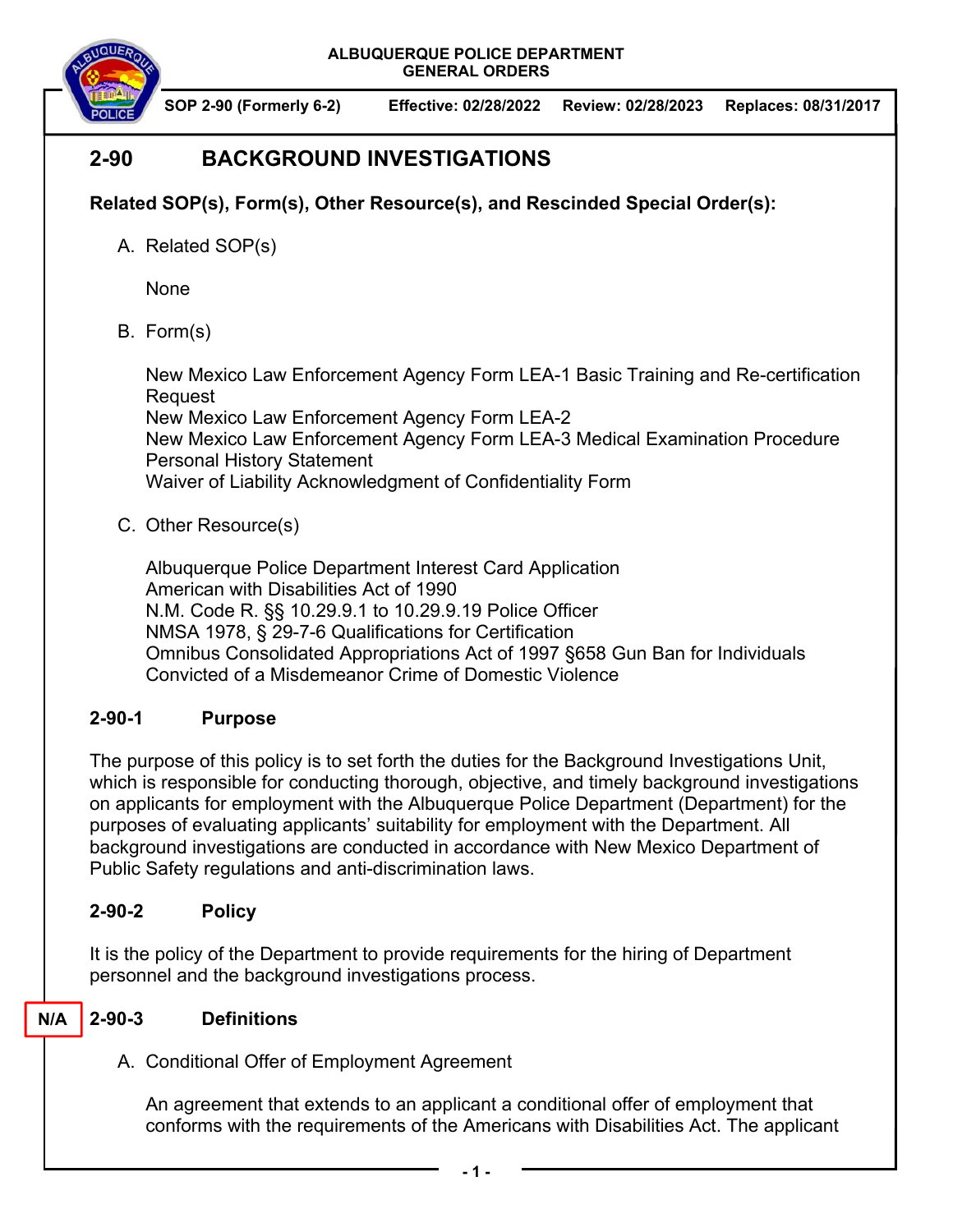



**SOP 2-90 (Formerly 6-2) Effective: 02/28/2022 Review: 02/28/2023 Replaces: 08/31/2017** 

must satisfy all Department qualification criteria before a final offer will be extended. A conditional offer of employment is not a contract for employment.

B. Disqualification

The removal from consideration and/or the cessation of processing of an applicant or applicant for an academy class.

C. Highly Qualified Applicant

An applicant who has passed the testing weekend and is assigned to a Background Investigations Unit Investigator for follow-up investigation

D. Minimum Entrance Standards

The minimum standards of training for police officer certification established by the State of New Mexico as defined in New Mexico Administrative Code §§ 10.29.9.1 to 10.29.9.10. Law enforcement agencies may expand upon these standards but not lower them.

E. Qualified Applicant

A qualified applicant who has successfully completed the interest card and is scheduled for one of the testing weekends and is going through the background investigation process.

## **2-90-4 Selection Process**

- A. Interest Card Application
	- 1. The applicant who wishes to apply to become a police officer, Crime Scene Specialist (CSS), or Police Service Aide (PSA) and who submits the Department's web-based Interest Card Application through www.apdonline.com.
		- a. For applicants with military experience, the only acceptable release or discharge from any branch of the armed forces of the United States shall be:
			- i. Honorable discharge;
			- ii. Any other discharge under honorable conditions shall be reviewed on a case-by-case basis; and
			- iii. Under no circumstances shall a release or discharge under dishonorable conditions from any of the armed forces of the United States be acceptable, pursuant to NMSA 1978, § 29-7-6.
	- 2. After the applicant submits their interest card application, the web-based application system www.apdonline.com qualifies or disqualifies them as based on information in their card.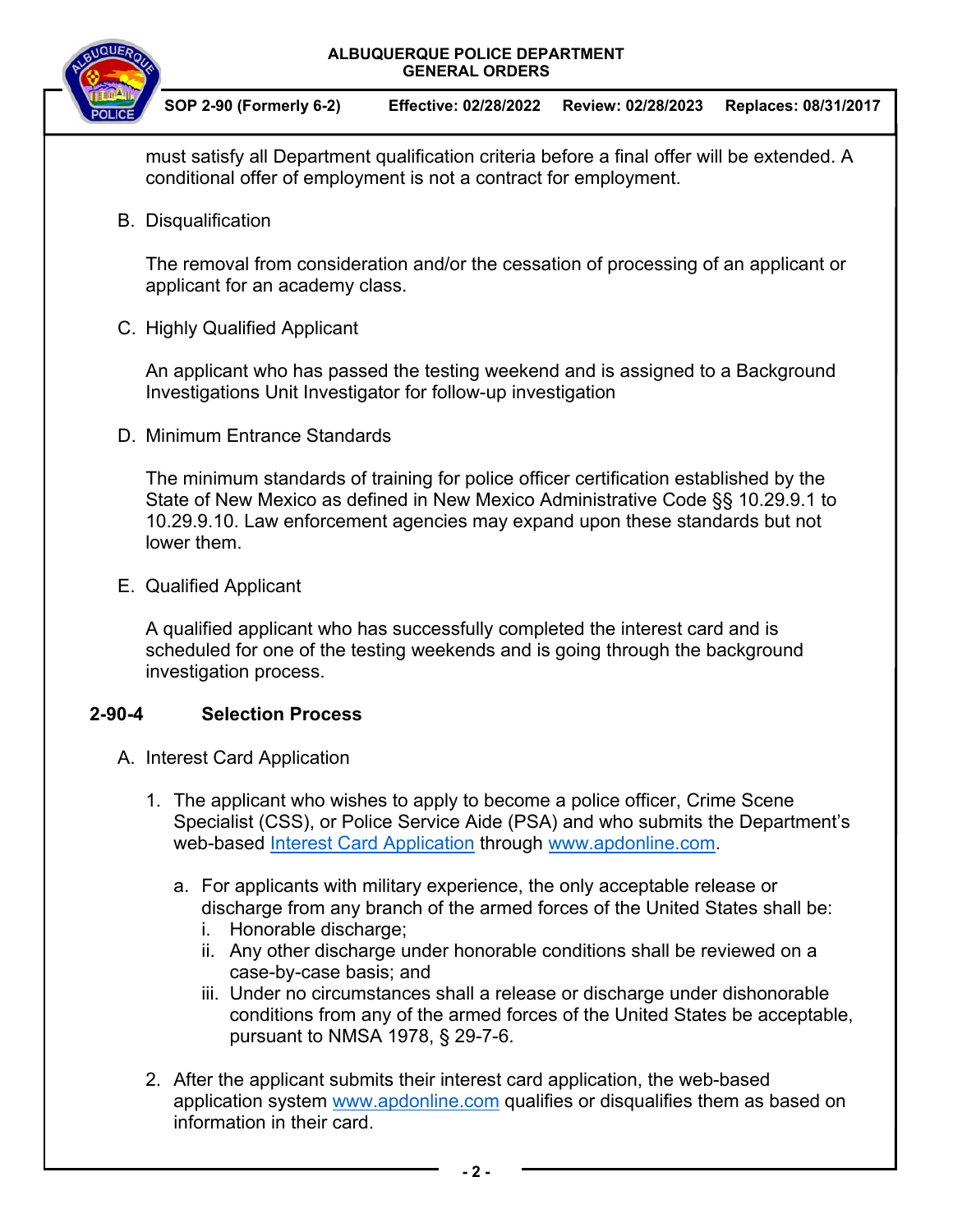

- 3. For a qualified applicant, the web-based application system through www.apdonline.com notifies the applicant of available dates for scheduling a testing weekend.
	- a. The web-based application system requests the applicant to bring the following documents with them for the testing weekend:
		- i. Birth certificate;
		- ii. Applicable training certificates;
		- iii. Credit report;
		- iv. Copy of driver's license and Social Security card;
		- v. DD-214, if applicable;
		- vi. Higher education transcripts, if applicable;
		- vii. High school diploma; and
		- viii. Notarized Waiver of Liability Acknowledgment of Confidentiality.
- B. Testing Weekend
	- 1. During the testing weekend, the qualified applicant completes a:
		- a. City Entrance Examination;
		- b. Personal History Statement (PHS); and
		- c. Nelson-Denny Examination.
- C. Background Investigation
	- 1. After the testing weekend, the qualified applicant who is applying to become a police officer, CSS, or PSA must pass a background investigation.
	- 2. The Background Investigations Unit Investigator shall:
		- a. Complete a detailed background investigation for qualified applicants, which includes, but is not limited to:
			- i. Credit (financial) history;
			- ii. Criminal history;
			- iii. Driving history;
			- iv. Employment history;
			- v. Educational history;
			- vi. Military history; and
			- vii. A reference check.
		- b. The Department's pre-employment investigation process shall include reviewing a lateral hire's history of using lethal and less lethal force; determining whether the lateral hire has been named in a civil or criminal action; and assessing the lateral hire's use of force training records and complaint history.
	- 3. Disqualification Criteria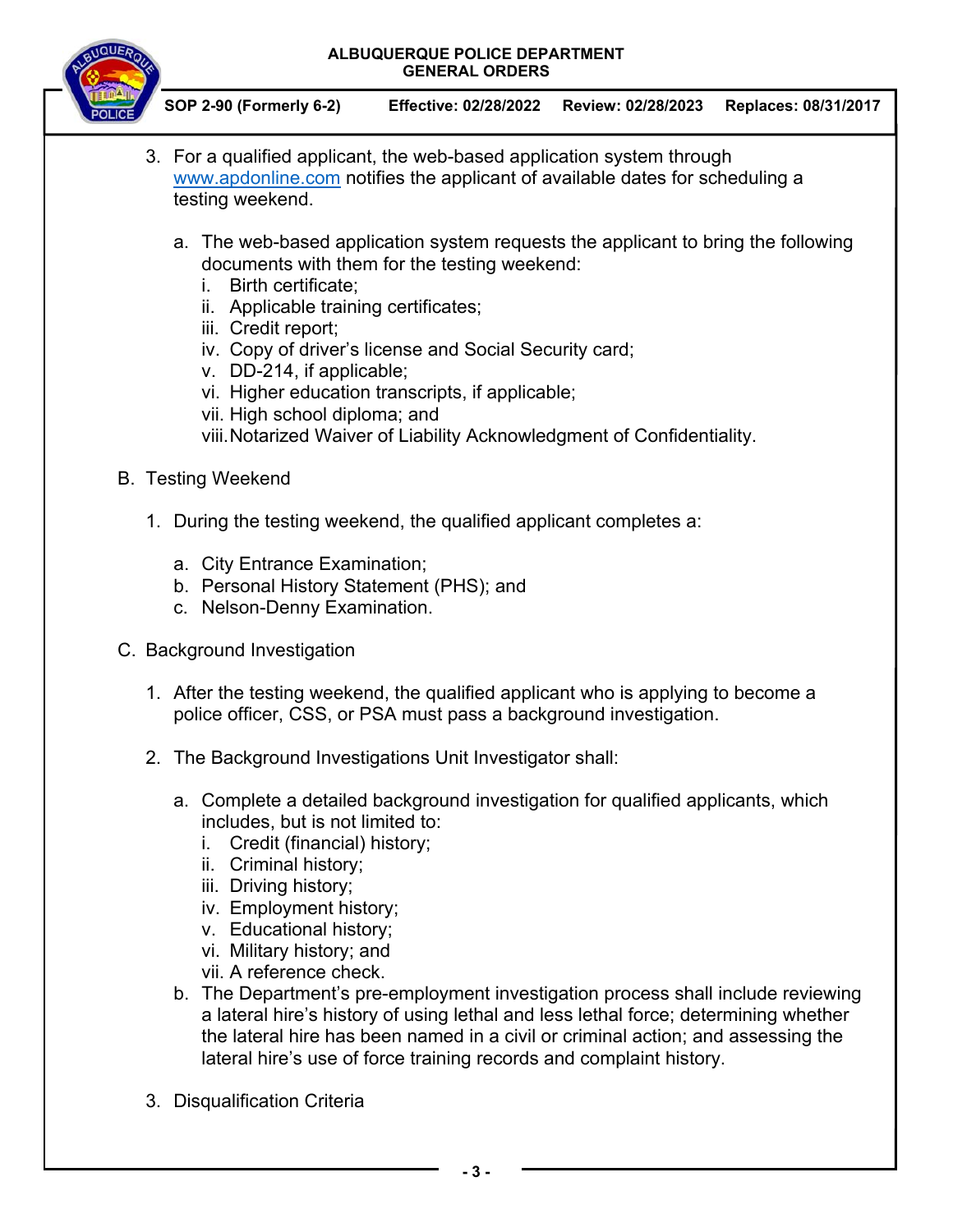

- a. The Background Investigations Unit Investigator who identifies the following information during the background investigation shall disqualify the applicant:
	- i. Inappropriate conduct during former law enforcement employment;
		- 1. Inappropriate actions as a police officer or equivalent position (military police, security, prior law enforcement) have special significance in and of themselves due to the professional ethical standards of these professions, are considered in the evaluation process, and may serve as a disqualifying factor on a case-by-case basis.
		- 2. On-duty conduct in violation of generally accepted rules of conduct, such as dereliction of duty, acceptance of gratuities, sexual conduct, and conduct unbecoming as an officer during former employment may disqualify a highly qualified applicant/applicant on a case-by-case basis.
- b. Any applicant who is untruthful in any part of the recruiting or selection process;
- c. Any applicant who:
	- i. Refuses to take the mandatory drug-screening test;
	- ii. Has a test result showing a presence of illegal drugs, prohibited substances or prescription drugs not prescribed to the applicant; or
	- iii. Uses illegal drugs, prohibited substances or prescription drugs (not prescribed) by an applicant after the application to the Department has been submitted.
- d. Past illegal drug/narcotic use;
	- i. No drug use in the last two (2) years from the date of the Interest Card submission, including any illegal drug use that would amount to a misdemeanor crime if found in possession.
	- ii. No use of prohibited substances in the last five (5) years from the date of the Interest Card submission, including any illegal drug use that would amount to a felony crime if found in possession.
- e. Alcohol use by minors;
	- i. Use of alcohol by minors prior to the age twenty-one (21) may be a disqualifier as determined on a case-by-case basis.
- f. After the conditional offer of employment, an applicant may be disqualified after a detailed drug usage interview;
- g. The following criminal activity:
	- i. Criminal activity in which the applicant was convicted of, pled guilty to, or entered a plea of *nolo contendere* as an adult to any felony charge, or was involved in any prosecution diversion program (PDP) for a felony crime committed shall be permanently disqualified;
	- ii. Delinquency adjudications as a juvenile shall be considered on a case-bycase basis;
	- iii. Applicants who admit to an undiscovered felony crime where there is no deception shall be considered on a case-by-case basis. Mitigating/aggravating circumstances may include, but are not limited to:
		- 1. Severity of the act;
		- 2. Number of times the act was committed;
		- 3. Age at the time the act was committed;
		- 4. Circumstances surrounding the act; and/or
		- 5. Recentness of the act.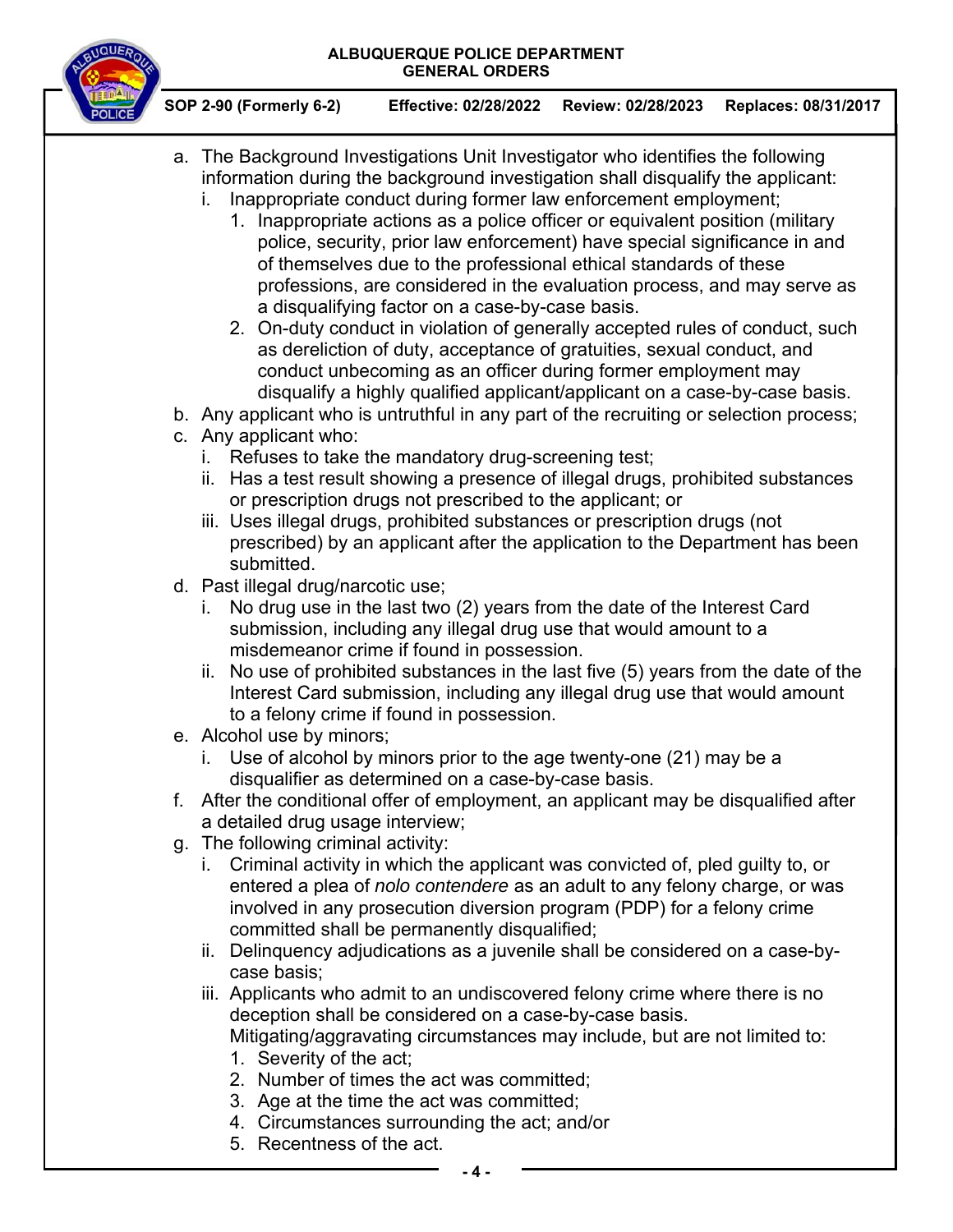

- iv. Applicants who, within the three (3) years prior to taking the written test, were convicted of, pled guilty to, or entered a plea of *nolo contendere* as an adult to any violation of federal law, state law, or local ordinance that would be classified as a misdemeanor crime, shall be disqualified until the appropriate time passes;
- v. Any conduct that would constitute a misdemeanor offense committed that the qualified applicant, admits to, or is discovered during the course of the background investigation may be a disqualifier as determined on a case-bycase basis;
- vi. Any misdemeanor in which there is a court-ordered deferred sentence with a resulting dismissal of the charge upon completion of some court-ordered conditions, shall be reviewed on a case-by-case basis; and
- vii. Incidents of domestic disputes not involving an official reporting of the incident to a law enforcement agency are considered on the basis of the nature of the domestic dispute(s).
	- 1. The Background Unit Investigator shall evaluate each domestic violence incident.
	- 2. The Background Unit Investigator shall, when possible, obtain written or recorded statements from all parties involved in any domestic violence incident.
	- 3. As part of the Omnibus Consolidated Appropriations Act of 1997, it is unlawful for any person convicted of a misdemeanor crime of domestic violence to ship, transport, possess, or receive firearms or ammunition, or to sell or to otherwise dispose of a firearm or ammunition to any person knowing or having reasonable cause to believe that the recipient has been convicted of such a misdemeanor. Therefore, an applicant with a conviction of domestic violence is disqualified.
	- 4. Any domestic violence in which there is a court ordered deferred sentence with a resulting dismissal of the charge upon completion of some court ordered conditions, is reviewed on a case-by-case basis.
- h. Applicants convicted of driving while intoxicated (DWI) in the last five (5) years whether from an administrative sanction by any motor vehicle department, criminal conviction, or military disciplinary action shall be removed from the process; and
	- i. An applicant with two (2) or more DWI convictions from any of these categories within the most recent ten (10) year period shall be dropped from the process.
- D. Post-Background Investigation
	- 1. Applicants must complete successfully the following six (6) parts of the selection processes in order to be recommended to continue in the process:
		- a. Written psychological assessment;
		- b. Polygraph examination;
		- c. Psychological interview;
		- d. Chief's Selection Committee;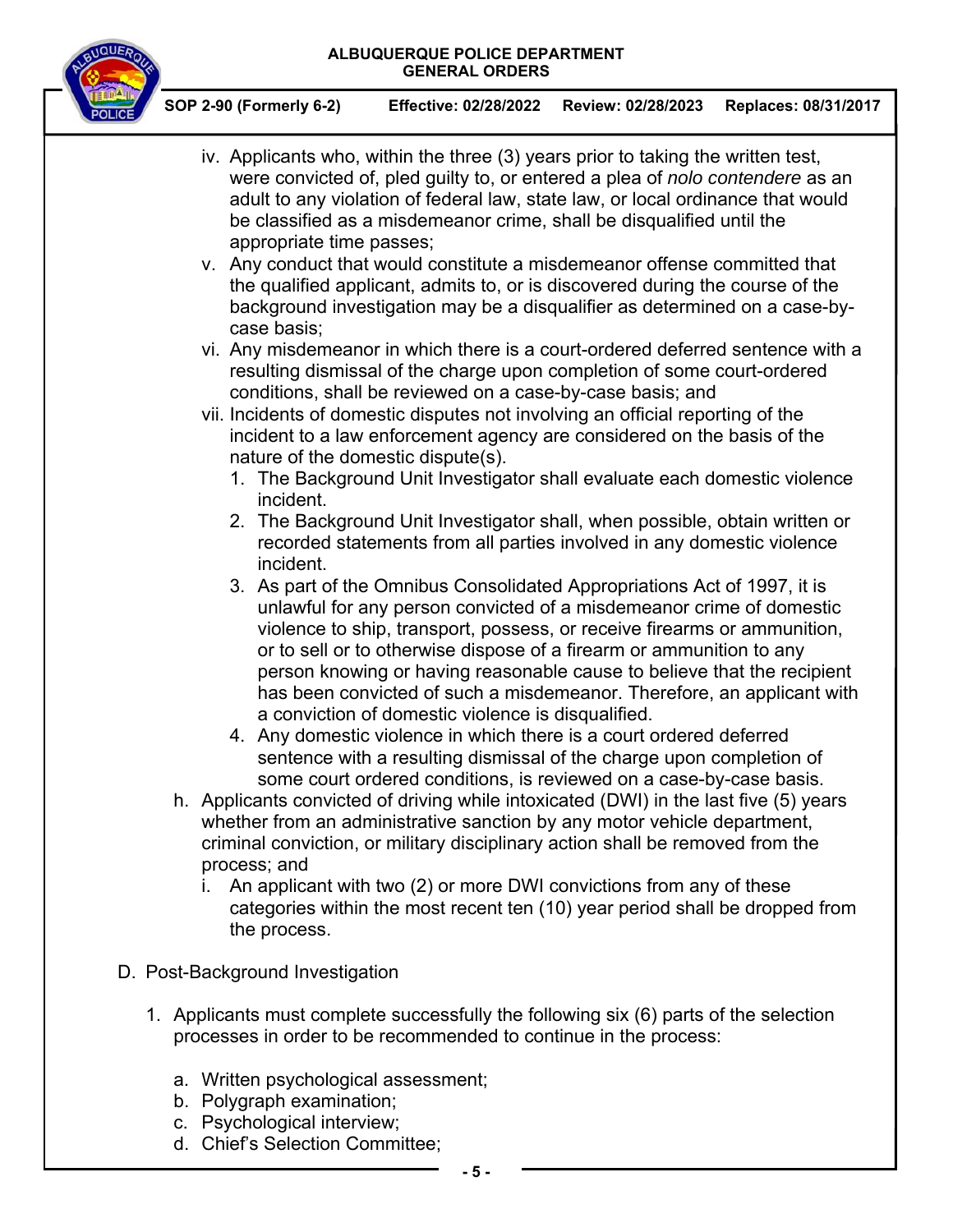

- e. Medical examination procedure; and
- f. Physical fitness assessment.
- E. Process for Qualified Applicant Placed in Future Training Academy Class
	- 1. The Background Investigations Unit Sergeant may request a qualified applicant who was held over to another training academy class to obtain an updated medical exam due to the length of time between the original medical exam and the start of the next training academy class.
	- 2. The Background Investigations Unit Sergeant may also require a qualified applicant to complete a physical ability test to assess whether they maintained the required level of physical fitness.
	- 3. The Background Investigations Unit Sergeant and Academy Division Lieutenant may require qualified applicants to complete any other tests as deemed necessary.
- F. Disqualification Procedures
	- 1. If an applicant fails any portion of the selection process, the web-based application system through www.apdonline.com will notify the applicant electronically within thirty (30) days. The specific reasons for disqualification will not be stated.
	- 2. The Operations Review Division Commander shall make the final approval of disqualification.
	- 3. The Background Investigations Unit Investigator shall generate the disqualification letter.
		- a. The Background Investigations Unit Sergeant shall sign the disqualification letter and place copies of the letter and the supporting Interoffice Memorandum in the applicant's file.
- G. Re-Application Process
	- 1. Applicants who are rejected in the selection process but are eligible to reapply are required to repeat each step in the selection process.
		- a. However, if an applicant still has a valid written tests (Nelson-Denny and City Entrance exam not over one-year-old from date of the test), then an applicant may be allowed to retake the physical abilities step, and begin the process from that stage.
		- b. The Recruiting Unit Sergeant and the Academy Division Lieutenant shall verify test results are still valid as based on the date of the original tests and the date the highly qualified applicant applied to the Academy Division.
- **6 H.** The Background Investigations Unit Sergeant shall: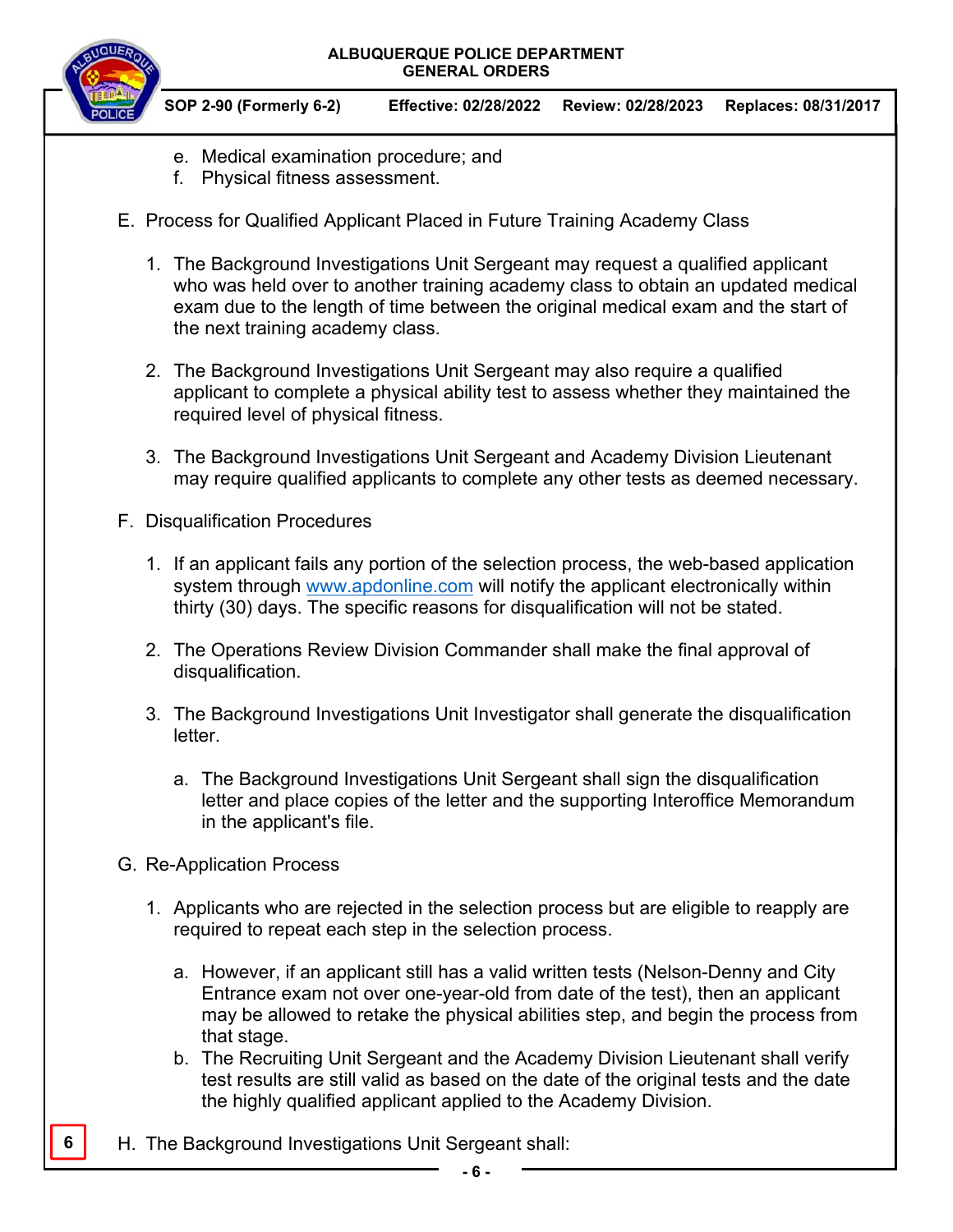|   |              | <b>GENERAL ORDERS</b>                                                                                                                                                                                                                                                                                                   |  |  |  |
|---|--------------|-------------------------------------------------------------------------------------------------------------------------------------------------------------------------------------------------------------------------------------------------------------------------------------------------------------------------|--|--|--|
|   |              | SOP 2-90 (Formerly 6-2)<br><b>Effective: 02/28/2022</b><br>Review: 02/28/2023<br>Replaces: 08/31/2017                                                                                                                                                                                                                   |  |  |  |
|   |              | 1. Assign files of qualified applicants to a Background Investigations Unit investigator;<br>and                                                                                                                                                                                                                        |  |  |  |
|   |              | 2. Keep a log of each assignment.                                                                                                                                                                                                                                                                                       |  |  |  |
| 6 | $2 - 90 - 5$ | <b>Background Investigation for Civilian Personnel</b>                                                                                                                                                                                                                                                                  |  |  |  |
|   |              | A. A Department supervisor who is seeking to hire an applicant for a position as a civilian<br>employee may request Background Investigations Unit personnel to conduct a<br>background investigation. A Department supervisor shall provide the following<br>documents to the Background Investigations Unit Sergeant: |  |  |  |
|   |              | 1. Birth certificate;                                                                                                                                                                                                                                                                                                   |  |  |  |
|   |              | 2. Applicable training certificates;                                                                                                                                                                                                                                                                                    |  |  |  |
|   |              | 3. Credit report;                                                                                                                                                                                                                                                                                                       |  |  |  |
|   |              | 4. Copy of driver's license and Social Security card;                                                                                                                                                                                                                                                                   |  |  |  |
|   |              | 5. DD-214, if applicable;                                                                                                                                                                                                                                                                                               |  |  |  |
|   |              | 6. High school diploma;                                                                                                                                                                                                                                                                                                 |  |  |  |
|   |              | 7. Higher education transcripts, if applicable; and                                                                                                                                                                                                                                                                     |  |  |  |
|   |              | 8. Notarized Waiver of Liability Acknowledgment of Confidentiality.                                                                                                                                                                                                                                                     |  |  |  |
|   |              | B. Background Investigations of civilian personnel shall include, but are not limited to:                                                                                                                                                                                                                               |  |  |  |
|   |              | 1. Criminal history;                                                                                                                                                                                                                                                                                                    |  |  |  |
|   |              | 2. Driving history;                                                                                                                                                                                                                                                                                                     |  |  |  |
|   |              | 3. Employment history;                                                                                                                                                                                                                                                                                                  |  |  |  |
|   |              | 4. Educational history;                                                                                                                                                                                                                                                                                                 |  |  |  |
|   |              | 5. Financial History;                                                                                                                                                                                                                                                                                                   |  |  |  |
|   |              | 6. Military history; and                                                                                                                                                                                                                                                                                                |  |  |  |
|   |              | 7. Verification of references.                                                                                                                                                                                                                                                                                          |  |  |  |
|   |              | C. Once a background investigation is complete, the Background Investigations Unit<br>Sergeant shall provide the results to the referring supervisor for review.                                                                                                                                                        |  |  |  |

**ALBUQUERQUE POLICE DEPARTMENT** 

BUQUERO

j.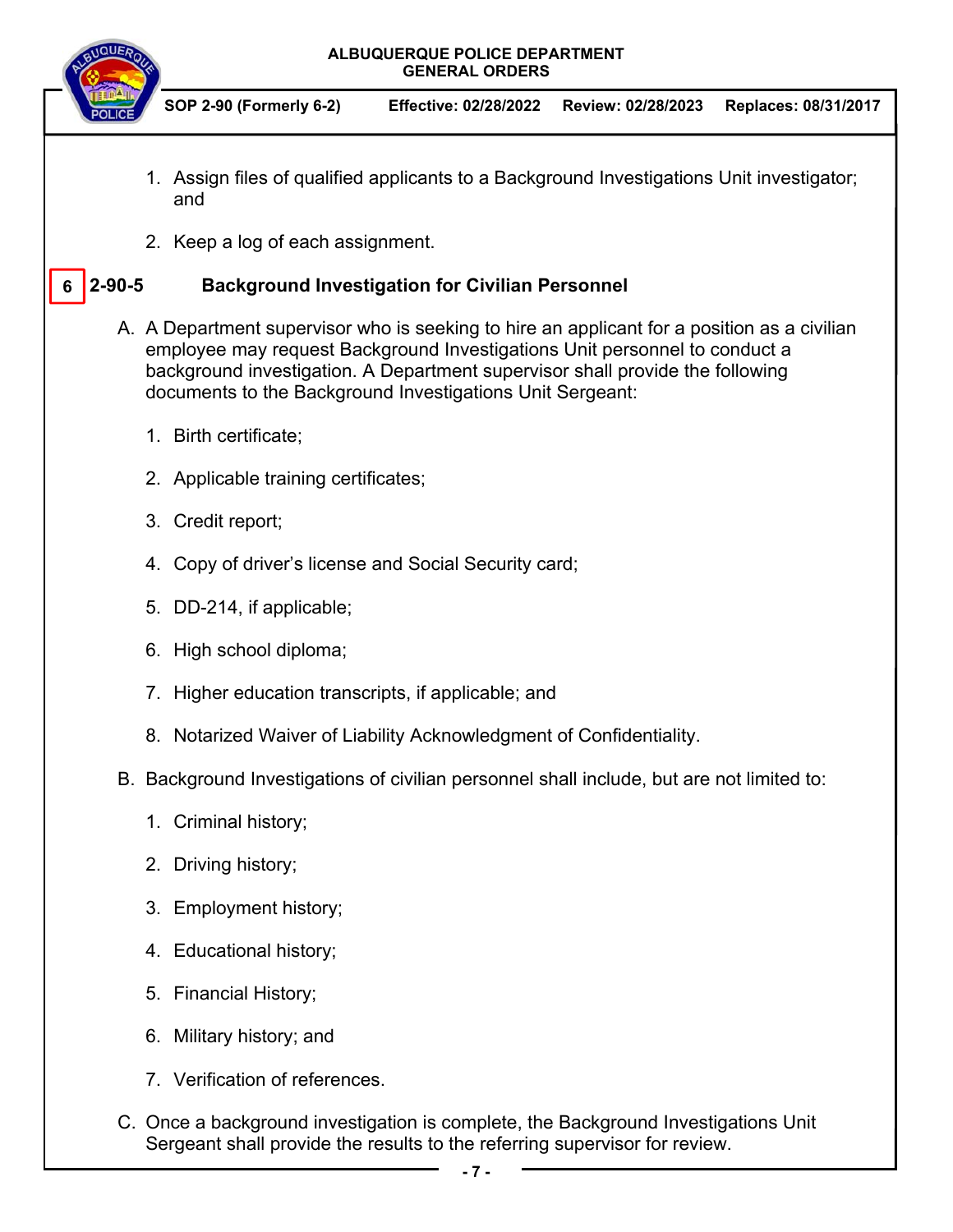# **GENERAL ORDERS SOP 2-90 (Formerly 6-2) Effective: 02/28/2022 Review: 02/28/2023 Replaces: 08/31/2017**  1. The Department supervisor shall ensure the background investigation meets their approval before accepting. 2. The Department supervisor may coordinate with the Background Investigations Unit Sergeant for additional follow-up investigation, if necessary. **2-90-6 Confidentiality**  A. Background Investigations Unit personnel shall provide strict security and confidentiality to the information obtained during the recruitment and selection processes, including background investigations. Strict adherence to the security and confidentiality of information is mandatory for all Background Investigations Unit personnel involved in the selection process. B. The access to and use of information obtained by Background Investigations Unit personnel during the selection process shall be restricted to authorized personnel and shall only be used for the purposes outlined in Department Standard Operating Procedures (SOP). C. Only personnel assigned to the Recruiting Unit and Background Investigations Unit or who are authorized by the Academy Division Director/Commander shall be permitted to handle or view background investigations files. D. All Background Investigations Unit personnel shall sign a confidentiality agreement. Background Investigations Unit personnel who violate the confidentiality agreement shall be disciplined. **Release of Information** A. Court Orders and Subpoenas 1. Under no circumstances shall Background Investigations Unit personnel release background investigation files or allow for the handling or viewing of background investigation files to anyone outside of the Background Investigations Unit background files without a court order, unless authorized by the City Attorney's **Office** 2. If a background investigation file is subpoenaed, the process server should be directed to the City Attorney's Office to serve the subpoena. The file will only be signed-out to the City Attorney's Office. B. Requests for Information to Applicants and Outside Agencies **5**

**ALBUQUERQUE POLICE DEPARTMENT** 

**3**